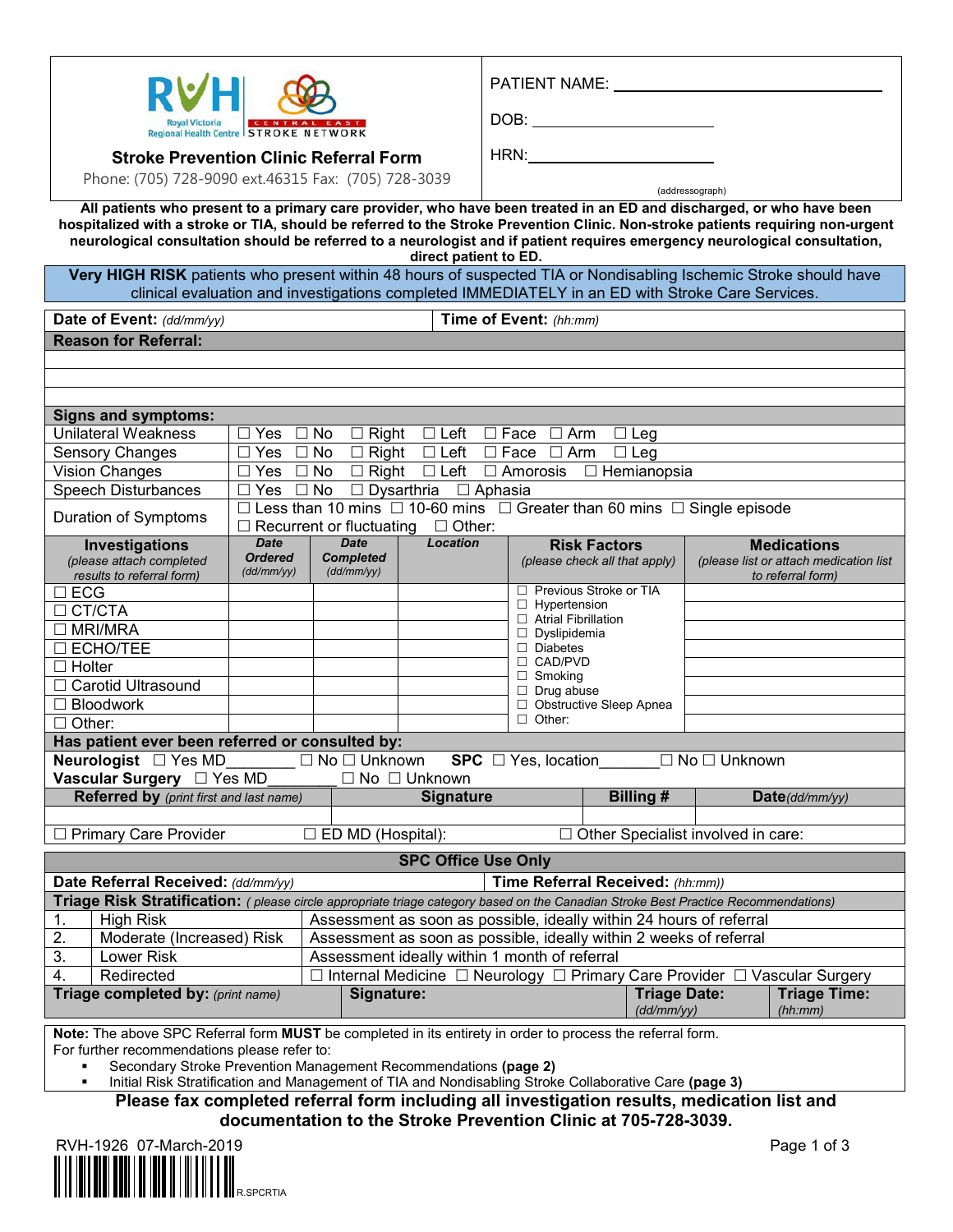

## **Secondary Stroke Prevention Management Recommendations**

(Recommendations for primary care provider, Emergency Department, Stroke Prevention Clinics, and hospitals providing stroke

| services)                                                                                                                                                                                                                                                                                                                                                                                                                                                                                                                                                                                                                                                                                                                                                                                                                                                                                                                                                                                                                                                                                                                                                                                                                                                                                                                                                                                                                       |                                                                                                                                                                                                                                                                                                                                                                                                                                                                                                                                                                                                                                                                                                                                                                                                                                                                                                                                                                                                                                                                                                                                                                                                                                                                                     |  |  |  |  |  |  |  |  |
|---------------------------------------------------------------------------------------------------------------------------------------------------------------------------------------------------------------------------------------------------------------------------------------------------------------------------------------------------------------------------------------------------------------------------------------------------------------------------------------------------------------------------------------------------------------------------------------------------------------------------------------------------------------------------------------------------------------------------------------------------------------------------------------------------------------------------------------------------------------------------------------------------------------------------------------------------------------------------------------------------------------------------------------------------------------------------------------------------------------------------------------------------------------------------------------------------------------------------------------------------------------------------------------------------------------------------------------------------------------------------------------------------------------------------------|-------------------------------------------------------------------------------------------------------------------------------------------------------------------------------------------------------------------------------------------------------------------------------------------------------------------------------------------------------------------------------------------------------------------------------------------------------------------------------------------------------------------------------------------------------------------------------------------------------------------------------------------------------------------------------------------------------------------------------------------------------------------------------------------------------------------------------------------------------------------------------------------------------------------------------------------------------------------------------------------------------------------------------------------------------------------------------------------------------------------------------------------------------------------------------------------------------------------------------------------------------------------------------------|--|--|--|--|--|--|--|--|
| <b>Carotid Stenosis Management Recommendations:</b>                                                                                                                                                                                                                                                                                                                                                                                                                                                                                                                                                                                                                                                                                                                                                                                                                                                                                                                                                                                                                                                                                                                                                                                                                                                                                                                                                                             |                                                                                                                                                                                                                                                                                                                                                                                                                                                                                                                                                                                                                                                                                                                                                                                                                                                                                                                                                                                                                                                                                                                                                                                                                                                                                     |  |  |  |  |  |  |  |  |
| Urgent consultation with Vascular Surgery for Stroke, TIA and Nondisabling Stroke with 50-99% carotid stenosis or<br>elective referral for remotely symptomatic or asymptomatic stenosis (e.g. greater than 6 months) and complete<br>Vascular Surgery Referral Form, please identity:                                                                                                                                                                                                                                                                                                                                                                                                                                                                                                                                                                                                                                                                                                                                                                                                                                                                                                                                                                                                                                                                                                                                          |                                                                                                                                                                                                                                                                                                                                                                                                                                                                                                                                                                                                                                                                                                                                                                                                                                                                                                                                                                                                                                                                                                                                                                                                                                                                                     |  |  |  |  |  |  |  |  |
| <b>Atrial Fibrillation Management Recommendations:</b>                                                                                                                                                                                                                                                                                                                                                                                                                                                                                                                                                                                                                                                                                                                                                                                                                                                                                                                                                                                                                                                                                                                                                                                                                                                                                                                                                                          |                                                                                                                                                                                                                                                                                                                                                                                                                                                                                                                                                                                                                                                                                                                                                                                                                                                                                                                                                                                                                                                                                                                                                                                                                                                                                     |  |  |  |  |  |  |  |  |
| If patient is being investigated for Acute Embolic Ischemic Stroke or TIA:                                                                                                                                                                                                                                                                                                                                                                                                                                                                                                                                                                                                                                                                                                                                                                                                                                                                                                                                                                                                                                                                                                                                                                                                                                                                                                                                                      |                                                                                                                                                                                                                                                                                                                                                                                                                                                                                                                                                                                                                                                                                                                                                                                                                                                                                                                                                                                                                                                                                                                                                                                                                                                                                     |  |  |  |  |  |  |  |  |
| 24 hour ECG monitoring is recommended                                                                                                                                                                                                                                                                                                                                                                                                                                                                                                                                                                                                                                                                                                                                                                                                                                                                                                                                                                                                                                                                                                                                                                                                                                                                                                                                                                                           |                                                                                                                                                                                                                                                                                                                                                                                                                                                                                                                                                                                                                                                                                                                                                                                                                                                                                                                                                                                                                                                                                                                                                                                                                                                                                     |  |  |  |  |  |  |  |  |
| If patient is being investigated for Acute Embolic Ischemic Stroke or TIA of undetermined source whose initial                                                                                                                                                                                                                                                                                                                                                                                                                                                                                                                                                                                                                                                                                                                                                                                                                                                                                                                                                                                                                                                                                                                                                                                                                                                                                                                  |                                                                                                                                                                                                                                                                                                                                                                                                                                                                                                                                                                                                                                                                                                                                                                                                                                                                                                                                                                                                                                                                                                                                                                                                                                                                                     |  |  |  |  |  |  |  |  |
| ECG did not reveal atrial fibrillation but a cardioembolic mechanism is suspected:                                                                                                                                                                                                                                                                                                                                                                                                                                                                                                                                                                                                                                                                                                                                                                                                                                                                                                                                                                                                                                                                                                                                                                                                                                                                                                                                              |                                                                                                                                                                                                                                                                                                                                                                                                                                                                                                                                                                                                                                                                                                                                                                                                                                                                                                                                                                                                                                                                                                                                                                                                                                                                                     |  |  |  |  |  |  |  |  |
| 2 week ECG monitoring is recommended                                                                                                                                                                                                                                                                                                                                                                                                                                                                                                                                                                                                                                                                                                                                                                                                                                                                                                                                                                                                                                                                                                                                                                                                                                                                                                                                                                                            |                                                                                                                                                                                                                                                                                                                                                                                                                                                                                                                                                                                                                                                                                                                                                                                                                                                                                                                                                                                                                                                                                                                                                                                                                                                                                     |  |  |  |  |  |  |  |  |
| Risk Factor Stroke Management Medication Recommendations (refer to the CSBPR)                                                                                                                                                                                                                                                                                                                                                                                                                                                                                                                                                                                                                                                                                                                                                                                                                                                                                                                                                                                                                                                                                                                                                                                                                                                                                                                                                   |                                                                                                                                                                                                                                                                                                                                                                                                                                                                                                                                                                                                                                                                                                                                                                                                                                                                                                                                                                                                                                                                                                                                                                                                                                                                                     |  |  |  |  |  |  |  |  |
| Antiplatelet Therapy (All patients with ischemic stroke or TIA should<br>be received antiplatelet therapy unless contraindicated)<br>Enteric Coated Acetylsalicylic Acid (EC ASA) 160 mg<br>PO x 1 loading dose in ED after CT imaging has<br>excluded intracranial hemorrhage,<br><b>THEN</b><br>Acetylsalicylic Acid (ASA) 81 mg PO daily<br>٠<br>0R<br>Clopidogrel (Plavix) 300mg PO x 1 dose in ED after CT<br>٠<br>imaging has excluded intracranial hemorrhage,<br><b>AND</b><br>Clopidogrel (Plavix) 75 mg PO daily<br>٠<br><b>OR</b><br>Dipyridamole 200 mg /Acetylsalicylic Acid 25 mg<br>(Aggrenox) one capsule PO twice daily<br><b>OR</b><br>Enteric Coated Acetylsalicylic Acid (EC ASA) 81 mg PO<br>daily plus Clopidogrel (Plavix) 75 mg PO daily<br>Note:<br>Very High Risk TIA patients or minor stroke of<br>noncardioembolic origin, a combination of Clopidogrel<br>and ASA should be given for 21 days followed by<br>antiplatelet monotherapy indefinitely<br>Short term use of ASA and Clopidogrel (up to 21 days)<br>$\bullet$<br>has not shown an increased risk of bleeding<br>Dual antiplatelet therapy should be started in ED as<br>soon as possible after brain imaging, within 24 hours of<br>symptom onset and ideally within 12 hours<br>In dysphagia patients, ASA (80 mg daily) and<br>Clopidogrel (75 mg daily) may be given by enteral tube<br>or ASA by rectal suppository (325 mg daily) | Anticoagulation (Patient with TIA or ischemic stroke and<br>nonvalvular atrial fibrillation should receive oral anticoagulation unless<br>contraindicated)<br>Apixiban (Eliquis) 2.5 mg PO twice daily<br>Apixiban (Eliquis) 5 mg PO twice daily<br><b>OR</b><br>Dabigatran (Pradaxa) 110 mg PO twice daily<br>٠<br>Dabigatran (Pradaxa) 150 mg PO twice daily<br><b>OR</b><br>Rivaroxaban (Xarelto) 15 mg PO daily<br>Rivaroxaban (Xarelto) 20 mg PO daily<br>Note:<br>Most patients with ischemic stroke or TIA and atrial<br>fibrillation, should be prescribed direct non-vitamin K<br>oral anticoagulants (DOAC) over warfarin and CrCl<br>should be assessed.<br>Patients with acute ischemic stroke and atrial<br>fibrillation, routine use of bridging with heparin is not<br>recommended<br>Patients with ischemic stroke or TIA and atrial<br>fibrillation who are unable to take oral anticoagulant<br>therapy, aspirin alone is recommended<br>Patients already receiving warfarin with good INR<br>control (range 2.0-3.0 with TTR >70%), continuing<br>warfarin is a reasonable anticoagulation option<br>Patients with mechanical heart valve, warfarin is<br>$\bullet$<br>recommended with INR monitoring; non-vitamin K oral<br>anticoagulants are contraindicated |  |  |  |  |  |  |  |  |
| <b>Other Risk Factor Stroke Management Medication Recommendations:</b>                                                                                                                                                                                                                                                                                                                                                                                                                                                                                                                                                                                                                                                                                                                                                                                                                                                                                                                                                                                                                                                                                                                                                                                                                                                                                                                                                          |                                                                                                                                                                                                                                                                                                                                                                                                                                                                                                                                                                                                                                                                                                                                                                                                                                                                                                                                                                                                                                                                                                                                                                                                                                                                                     |  |  |  |  |  |  |  |  |
| • ACE inhibitor or ARB<br>• Statin                                                                                                                                                                                                                                                                                                                                                                                                                                                                                                                                                                                                                                                                                                                                                                                                                                                                                                                                                                                                                                                                                                                                                                                                                                                                                                                                                                                              |                                                                                                                                                                                                                                                                                                                                                                                                                                                                                                                                                                                                                                                                                                                                                                                                                                                                                                                                                                                                                                                                                                                                                                                                                                                                                     |  |  |  |  |  |  |  |  |
| • Thiazide Diuretic<br>• Antihyperglycemic agents                                                                                                                                                                                                                                                                                                                                                                                                                                                                                                                                                                                                                                                                                                                                                                                                                                                                                                                                                                                                                                                                                                                                                                                                                                                                                                                                                                               |                                                                                                                                                                                                                                                                                                                                                                                                                                                                                                                                                                                                                                                                                                                                                                                                                                                                                                                                                                                                                                                                                                                                                                                                                                                                                     |  |  |  |  |  |  |  |  |
| Discharge Plan (if applicable)                                                                                                                                                                                                                                                                                                                                                                                                                                                                                                                                                                                                                                                                                                                                                                                                                                                                                                                                                                                                                                                                                                                                                                                                                                                                                                                                                                                                  |                                                                                                                                                                                                                                                                                                                                                                                                                                                                                                                                                                                                                                                                                                                                                                                                                                                                                                                                                                                                                                                                                                                                                                                                                                                                                     |  |  |  |  |  |  |  |  |